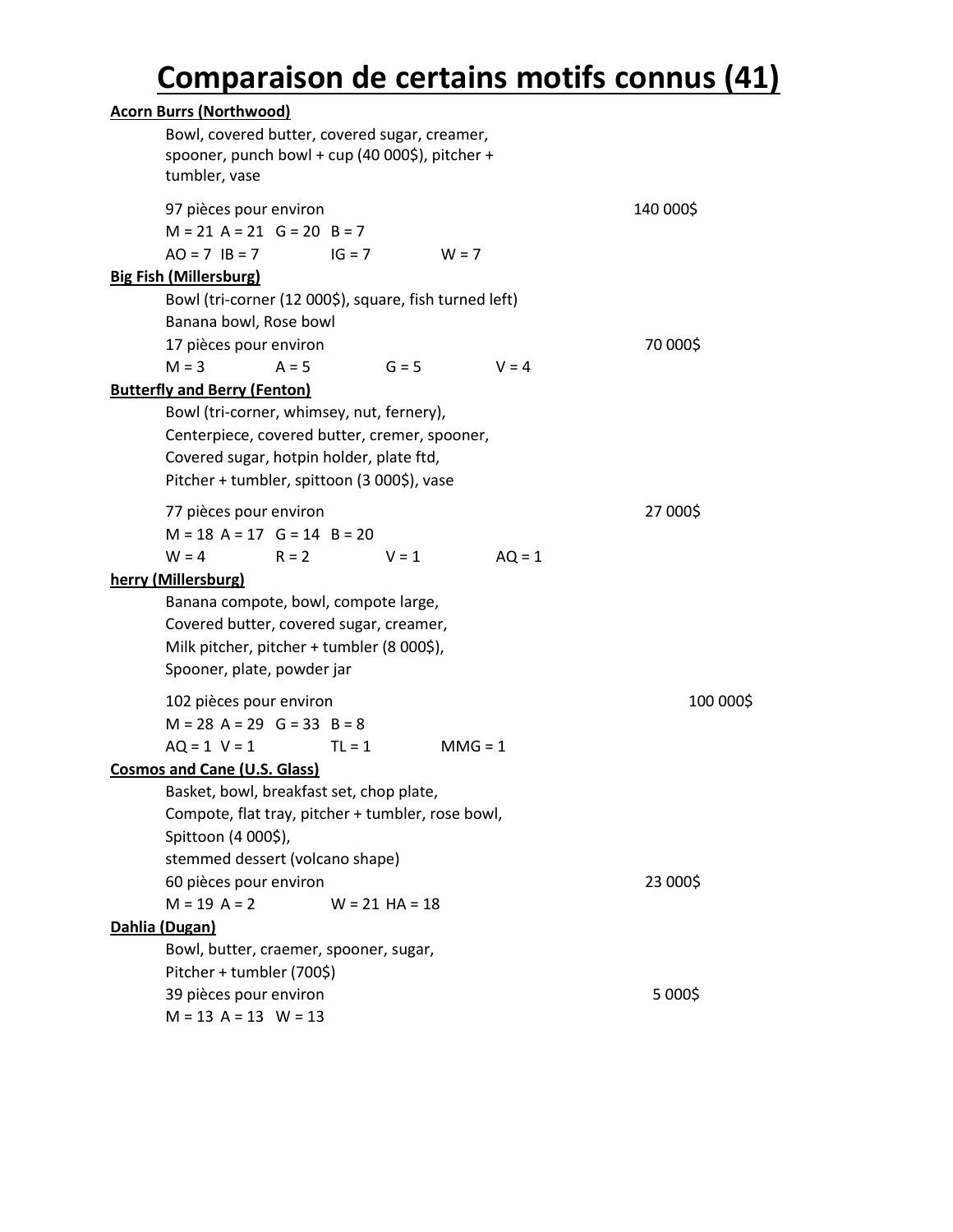|                      | <b>Dragon and Lotus (Fenton)</b>             |                                                      |                               |         |          |  |
|----------------------|----------------------------------------------|------------------------------------------------------|-------------------------------|---------|----------|--|
|                      | Banana bowl, bowl, nut bowl, plate (5 000\$) |                                                      |                               |         |          |  |
|                      | 22 pieces pour environ                       |                                                      |                               |         | 24 000\$ |  |
|                      | $M = 4$                                      | $A = 3$                                              | $G = 2$                       | $B = 4$ |          |  |
|                      | $PO = 3$ $AO = 1$ $R = 3$                    |                                                      | $AM = 1$                      |         |          |  |
|                      | $SM = 1$                                     |                                                      |                               |         |          |  |
| <b>Elks (Fenton)</b> |                                              |                                                      |                               |         |          |  |
|                      |                                              | Detroit bowl, Parkersburg plate,                     |                               |         |          |  |
|                      |                                              | Atlantic City plate + bowl, 1911 Atlantic City bell, |                               |         |          |  |
|                      | 1912 Portland bell (20 000\$),               |                                                      |                               |         |          |  |
|                      | 1914 Parkersburg bell                        |                                                      |                               |         |          |  |
|                      | 12 pièces pour environ                       |                                                      |                               |         | 53 000\$ |  |
|                      | $M = 1$                                      | $A = 1$                                              | $G = 3$                       | $B = 7$ |          |  |
|                      | <b>Farmyard (Dugan)</b>                      |                                                      |                               |         |          |  |
|                      |                                              | Bowl (square), plate (15 000\$),                     |                               |         |          |  |
|                      | 6 pièces pour environ                        |                                                      |                               |         | 66 000\$ |  |
|                      | $A = 3$                                      | $G = 2$                                              | $PO = 1$                      |         |          |  |
|                      |                                              |                                                      |                               |         |          |  |
|                      | <b>Fashion (Imperial)</b>                    |                                                      |                               |         |          |  |
|                      |                                              | Bowl, basket, butter, creamer, sugar, compote,       |                               |         |          |  |
|                      |                                              | Punch bowl + cup (3 000\$), pitcher + tumbler,       |                               |         |          |  |
|                      | Rose bowl                                    |                                                      |                               |         |          |  |
|                      | 59 pièces pour environ                       |                                                      |                               |         | 9 000\$  |  |
|                      | $M = 20 A = 18 G = 2$                        |                                                      | $SM = 18$                     |         |          |  |
|                      | $CM = 1$                                     |                                                      |                               |         |          |  |
| 474 (Imperial)       |                                              |                                                      |                               |         |          |  |
|                      |                                              | Bowl, compote, cordial + goblet, Punch bowl +        |                               |         |          |  |
|                      |                                              | cup, milk pitcher, pitcher (large, 4 000\$), wine,   |                               |         |          |  |
|                      | vase                                         |                                                      |                               |         |          |  |
|                      | 69 pièces pour environ                       |                                                      |                               |         | 17 000\$ |  |
|                      | $M = 24$ A = 19 G = 18 B = 1                 |                                                      |                               |         |          |  |
|                      | $R = 1$<br>$AQ = 1$ $EmG = 1$ $LV = 1$       |                                                      |                               |         |          |  |
|                      | $PA = 1$ VI = 1                              |                                                      |                               |         |          |  |
|                      |                                              |                                                      |                               |         |          |  |
|                      | <b>Garden Path + Variant (Dugan)</b>         |                                                      |                               |         |          |  |
|                      |                                              | Bowl, ice cream, compote, plate,                     |                               |         |          |  |
|                      |                                              | Chop plate (7 000\$), rose bowl                      |                               |         |          |  |
|                      | 38 pièces pour environ                       |                                                      |                               |         | 48 000\$ |  |
|                      | $M = 11$ A = 10 PO = 9 IB = 2                |                                                      |                               |         |          |  |
|                      | $W = 6$                                      |                                                      |                               |         |          |  |
|                      |                                              |                                                      |                               |         |          |  |
|                      | <b>Good Luck + Variant (Northwood)</b>       |                                                      |                               |         |          |  |
|                      | Bowl, (decorated, proof, prototype),         |                                                      |                               |         |          |  |
|                      | Plate (15 000\$)                             |                                                      |                               |         |          |  |
|                      | 24 pièces pour environ                       |                                                      |                               |         | 56 000\$ |  |
|                      | $M = 6$<br>$PO = 1$ $AO = 1$ $IB = 1$        | $A = 3$                                              | $G = 4$                       | $B = 3$ |          |  |
|                      | $W = 1$                                      | $SA = 1$                                             | $IG = 1$<br>$HO = 1$ $LV = 1$ |         |          |  |
|                      |                                              |                                                      |                               |         |          |  |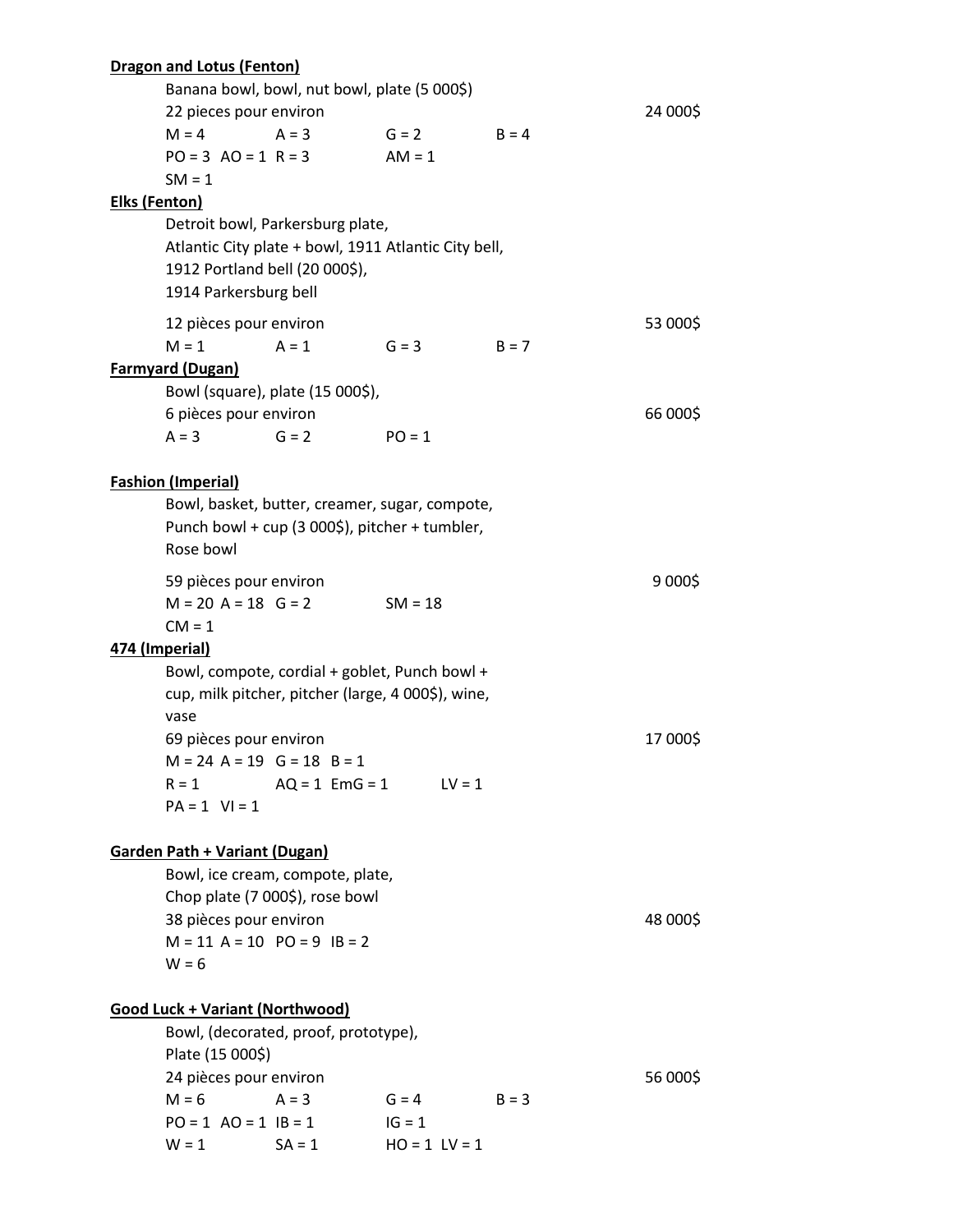#### **Grape and Cable (Fenton)**

Bowl (persian medallion), bride's basket, centerpiece (Persian medallion), orange bowl (pacific coast, 3 000\$, persian medallion), plate spatula ftd, spittoon

42 pièces pour environ qualitaire de la contratte de la second de la second de la second de la second de la second de la second de la second de la second de la second de la second de la second de la second de la second de

| $M = 10 A = 8$   | $G = 8$ | $B = 9$ |
|------------------|---------|---------|
| $AO = 1$ $W = 1$ | $R = 2$ | $V = 2$ |
| $PB = 1$         |         |         |

#### **Grape and Cable (Northwood)**

Bowl, ice cream, banana boat, bonbon, breakfast set, orange bowl (blackberry int.), Centerpiece, candlesticks, candlelamp, compote (covered), cologne (vase), cup and saucer, dresser tray, fernery, hotpin holder (vase), nappy, oil lamp, powder jar, pin tray, plate (spatula, handgrip, 2 sides up, advertising), punch bowl + cup (small 120 000\$, mid-size, banquet), shade, spittoon, sweetmeat (compote)) 357 pièces pour environ 290 000\$  $M = 60$  A = 59 G = 56 B = 44  $AO = 10IB = 32$   $IG = 38$   $W = 42$  $LV = 4$  EmG = 2 LG = 2 PL = 2  $HO = 2 SA = 1$   $MUC = 1$   $IC = 2$ **Grape and Cable with Thumbprint (Northwood)** Bowl, butter, cracker jar (13 000\$), creamer, Decanter, hat whimsey, pitcher + tumbler (tankard), sherbet, tobacco jar, shot glass, spittoon, spooner, sugar 105 pièces pour environ 55 000\$  $M = 27$  A = 26 G = 22 B = 3  $AO = 1$   $IB = 4$   $IG = 17$   $W = 1$  $AM = 1 SM = 2 LV = 1$ **Hotpins** Plus cher 2 500\$ 193 pièces pour environ 55 000\$  $M = 4$   $A = 131 G = 17 B = 11$  $IB = 3$   $W = 1$   $R = 2$   $LV = 8$  $AM = 6 BA = 3 CM = 1 Brown = 1$  $AQ = 1$  MMG = 1 SM = 2 ICC = 1 **Hearts and Flowers (Northwood)** Banana bowl whimsey, bowl (6 000\$), compote, Plate 35 pièces pour environ 51 000\$  $M = 4$   $A = 5$   $G = 4$   $B = 4$  $AO = 3$   $IB = 4$   $IG = 4$   $W = 4$   $EmG = 1$   $NV = 1$   $LG = 1$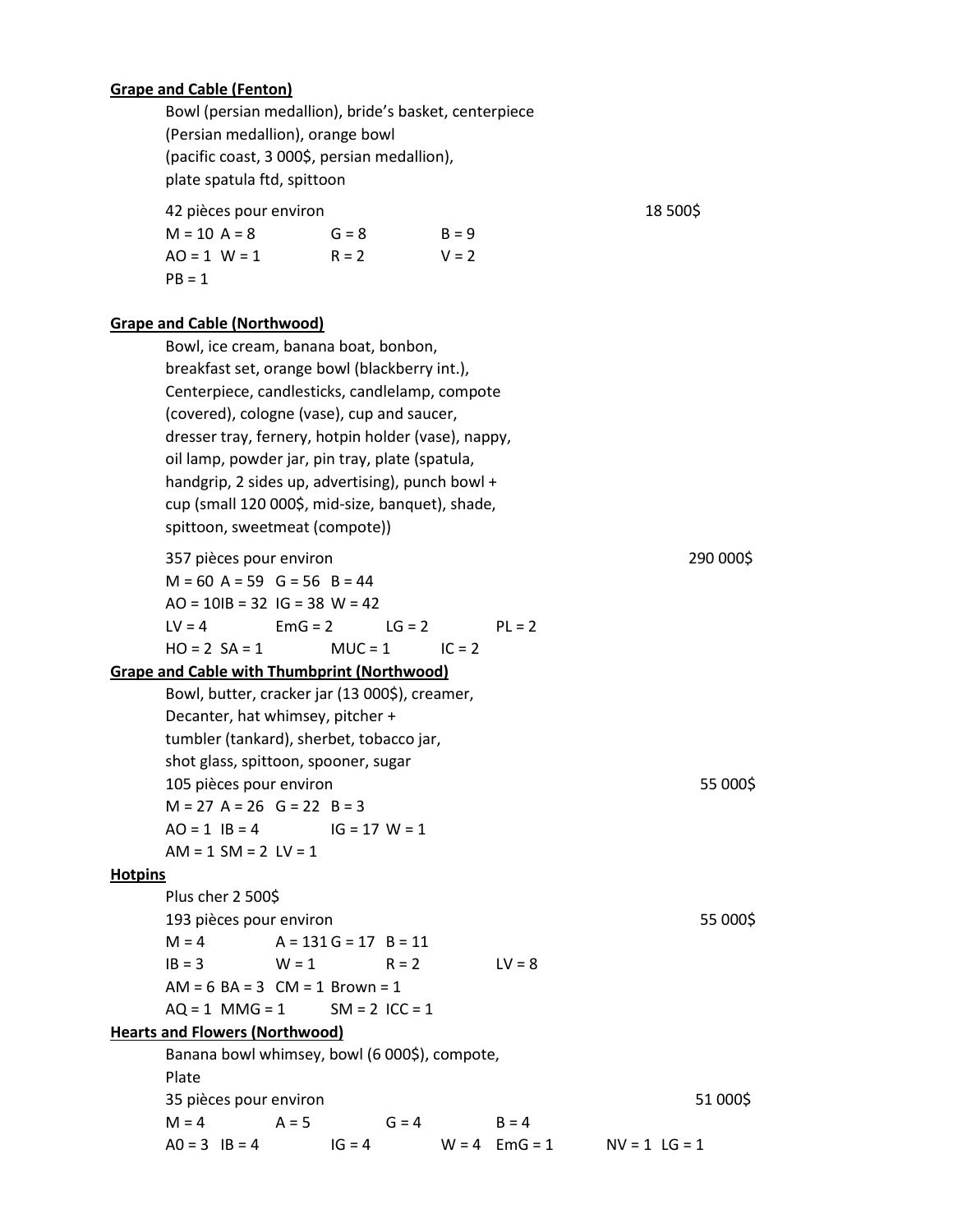## **Heavy Grape (Imperial)** Bowl, fruit bowl, nappy, plate, punch bowl + Cup (850\$) 58 pièces pour environ 7 800\$  $M = 15$  A = 13 G = 13 B = 2  $W = 1$   $AM = 11$   $SM = 2$ **Hobstar and Feather (Millersburg)** Bowl (diamond, heart), butter, card tray, compote (whimsey), creamer, dessert, punch bowl + cup (tulip + fleur de lys int.), rose bowl giant, spittoon, spooner, stemmed tray, sugar, tricorner whimsey, vase whimsey (10 000\$) 55 pièces pour environ de la commune de la constitution de la constitution de la constitution de la constitution  $M = 15$  A = 18 G = 17 B = 1  $W = 2$   $V = 2$ **Holly (Fenton)** Bowl, compote, goblet, hat, plate (15 000\$), Rose bowl 40 pièces pour environ 28 000\$  $M = 7$   $A = 4$   $G = 4$   $B = 7$  $AO = 2$   $W = 3$   $R = 6$   $AM = 1$  $BA = 1$   $PB = 1$   $TL = 1$   $IM = 1$  $CM = 1$  V = 1 **Imperial Grape (Imperial)** Basket, bowl, ice cream shape, compote, cup and saucer, decanter, goblet, nappy, milk pitcher, plate ( 3 000\$), pitcher + tumbler, punch bowl + cup, rose bowl, shade, spittoon, water bottle, wine 152 pièces pour environ 20 000\$  $M = 39$  A = 37 G = 37 B = 4  $PO = 1$  SM = 21  $OG = 1$  AQ = 1  $AM = 3 LV = 2$   $W = 6$ **Inverted Strawberry (Cambridge)** Bonbon (from spooner), bowl (square), candlestick pair, celery, compote (large, whimsey), butter, creamer, sugar, spooner, hat whimsey, ladies' spittoon, milk pitcher (4 000\$), powder jar, Pitcher + tumbler, tablet set 70 pièces pour environ 29 500\$  $M = 19$  A = 20 G = 17 B = 14

## **Lustre rose (Imperial)**

Bowl (fruit, berry), centerpiece, butter, creamer, Sugar, spooner, fernery, milk pitcher, plate ftd, Pitcher + tumbler (500\$) 70 pièces pour environ entre la commune de la constitution de la segund de la constitution de la constitution de la constitution de la constitution de la constitution de la constitution de la constitution de la constitutio  $M = 18$  A = 14 G = 14 B = 2  $CM = 10$   $SM = 1$   $AM = 8$   $PB = 2$  $V = 1$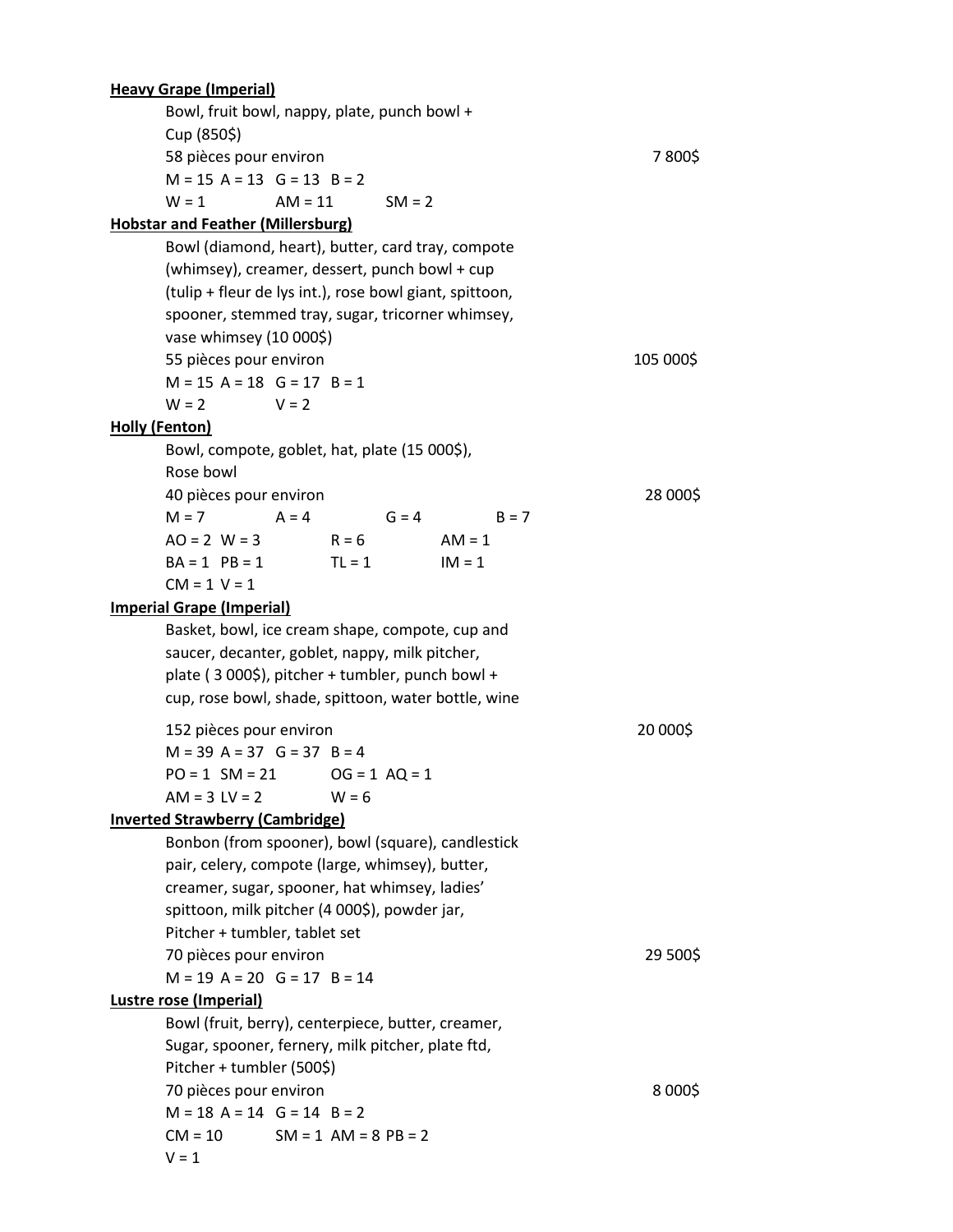## **Memphis (Northwood)** Bowl, fruit bowl, punch bowl + cup (13 000\$), Shakers 51 pièces pour environ 44 000\$  $M = 10$  A = 10 G = 9 B = 1  $AO = 1$   $IB = 8$   $IG = 8$   $W = 2$  $LG = 2$ **Multifruits and Flowers (Millersburg)** Dessert, punch bowl + cup (tulip) (50 000\$), Pitcher + tumbler 55 pièces pour environ 135 000\$  $M = 15$  A = 16 G = 16 B = 8 **Octagon (Imperial)** Bowl (fruit), butter, compote, cordial, creamer, Spooner, decanter (650\$), goblet, nappy, Milk pitcher, pitcher + tumbler, rose bowl, Shakers, sugar, toothpick holder, wine, vase 84 pièces pour environ qualitaire de la propone de la propone de la propone de la propone de la propone de la p  $M = 31$  A = 21 G = 18 PB = 2  $AQ = 2 AM = 1 SM = 7 CM = 2$ **Open Edge Basketweave (Fenton)** Bowl (large, square, tricorner), hat J.I.P. , Plate, vase whimsey (2 500\$) 36 pièces pour environ qualitaire de la contrata de la proponent de la contrata de la contrata de la contrata de la contrata de la contrata de la contrata de la contrata de la contrata de la contrata de la contrata de la c  $M = 6$   $A = 4$   $G = 5$   $B = 6$  $IB = 2$   $IG = 1$   $W = 4$   $R = 4$  $AQ = 2$   $CeB = 1 SM = 1$ **Orange Tree (Fenton)** Bowl, breakfast set, butter, centerpiece, compote, creamer (whimsey), spooner, cruet, goblet, hatpin holder (whimsey), ice cream, loving cup, mug, nappy, orange bowl, punch bowl + cup, powder jar, plate, pitcher + tumbler (15 000\$), rose bowl, spittoon, sugar, wine, vase 150 pièces pour environ qualitaire de la contratte de la partie de la contratte de la contratte de la partie d  $M = 35$  A = 11 G = 21 B = 36  $PO = 3 \text{ AO} = 2 \text{ IB} = 3 \text{ W} = 26$  $R = 2$  CeB = 1 IM = 1 V = 2  $LV = 2$   $LO = 1$   $PB = 1$   $ICG = 1$  $CM = 1$  TL = 1 **Peacock (Millersburg)** Banana bowl, bowl (square, variant, shotgun, Tricorner), ice cream, plate, proof, rose bowl, Spittoon (10 000\$) 33 pièces pour environ entre la communité de la commune de la commune de la commune de la commune de la communité de la commune de la commune de la commune de la commune de la commune de la commune de la commune de la comm  $M = 9$   $A = 13$   $G = 7$   $B = 1$  $V = 2$  CM =1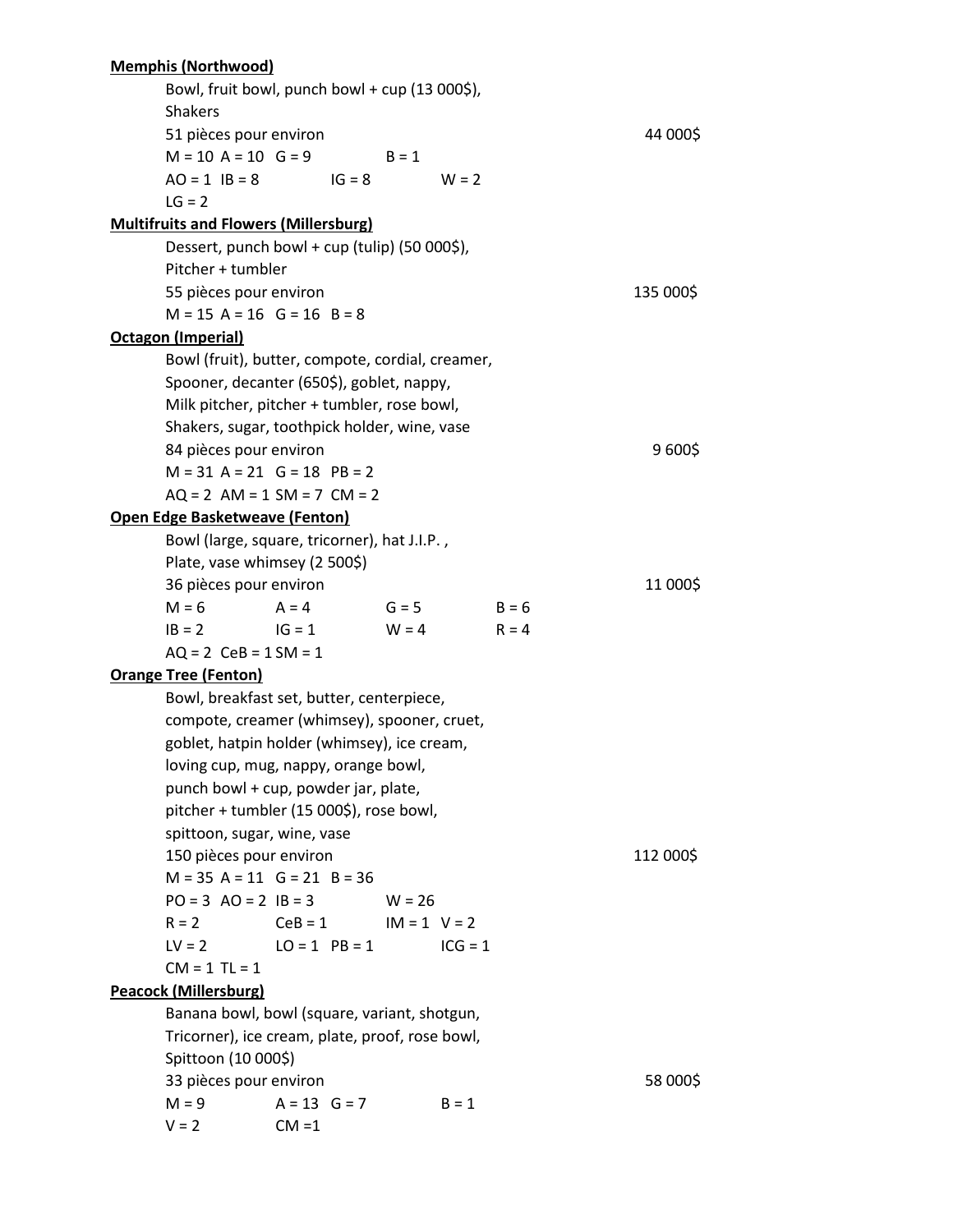| Bowl, compote, goblet, plate (1 500\$)<br>9 000\$<br>22 pièces pour environ<br>$G = 4$<br>$M = 4$<br>$A = 4$<br>$PO = 4$<br>$W = 4$<br>$OG = 1$ $PeB = 1$<br><b>Peacock and Urn (Northwood)</b><br>Bowl (large), ice cream (25 000\$), plate<br>90 000\$<br>30 pièces pour environ<br>$M = 6$<br>$A = 6$<br>$G = 3$<br>$B = 3$<br>$AO = 2$ $IB = 2$ $IG = 3$<br>$W = 3$<br>$SA = 1$<br>$ReB = 1$<br><b>Peacock and Urn (Millersburg)</b><br>Banana bowl (10 000\$), bowl (3 in 1), ice cream,<br>Compote, plate, mystery bowl<br>26 pièces pour environ<br>39 000\$<br>$M = 8$<br>$A = 6$<br>$G = 6$<br>$B = 5$<br>$V = 1$<br><b>Peacock at the fountain (Northwood)</b><br>Bowl, butter, compote, creamer (whimsey),<br>Spooner, orange bowl, punch bowl +<br>Cup (30 000\$), pitcher + tumbler,<br>Spittoon whimsey, sugar<br>155 pièces pour environ<br>130 000\$<br>$M = 22$ A = 29 G = 16 B = 23<br>$AO = 9$ $IB = 21$ $IG = 13$ $W = 20$<br>$ReB = 1 LG = 1$<br><b>Persian Medallion (Fenton)</b><br>Bonbon, bowl (grape and cable ext. small<br>and large), compote (small, large), fruit bowl,<br>hair receiver, orange bowl, plate (2 sides up),<br>punch bowl + cup, rose bowl, spittoon (6 500\$)<br>97 pièces pour environ<br>35 000\$<br>$M = 23$ A = 20 G = 20 B = 21<br>$W = 5$ $R = 3$ $V = 1$ $AQ = 1$<br>$IG = 1$ $BA = 2$<br><b>Rustic (Fenton)</b><br>Vase (mid-size (3 000\$), funeral),<br>whimsey pinched jardiniere, oddity<br>24 pièces pour environ<br>16 000\$<br>$M = 4$ $A = 5$ $G = 4$<br>$B = 5$<br>$PO = 1$ $W = 3$ $R = 1$<br>$LO = 1$<br><b>Stag and Holly (Fenton)</b><br>Bowl, rose bowl (3 500\$), plate<br>18 pièces pour environ<br>17 000\$<br>$M = 5$<br>$A = 3$<br>$G = 3$<br>$B = 4$<br>$SA = 1$ |  | <b>Peacock and Urn (Fenton)</b> |  |  |          |  |  |  |
|---------------------------------------------------------------------------------------------------------------------------------------------------------------------------------------------------------------------------------------------------------------------------------------------------------------------------------------------------------------------------------------------------------------------------------------------------------------------------------------------------------------------------------------------------------------------------------------------------------------------------------------------------------------------------------------------------------------------------------------------------------------------------------------------------------------------------------------------------------------------------------------------------------------------------------------------------------------------------------------------------------------------------------------------------------------------------------------------------------------------------------------------------------------------------------------------------------------------------------------------------------------------------------------------------------------------------------------------------------------------------------------------------------------------------------------------------------------------------------------------------------------------------------------------------------------------------------------------------------------------------------------------------------------------------------------------------------------------------------------------|--|---------------------------------|--|--|----------|--|--|--|
|                                                                                                                                                                                                                                                                                                                                                                                                                                                                                                                                                                                                                                                                                                                                                                                                                                                                                                                                                                                                                                                                                                                                                                                                                                                                                                                                                                                                                                                                                                                                                                                                                                                                                                                                             |  |                                 |  |  |          |  |  |  |
|                                                                                                                                                                                                                                                                                                                                                                                                                                                                                                                                                                                                                                                                                                                                                                                                                                                                                                                                                                                                                                                                                                                                                                                                                                                                                                                                                                                                                                                                                                                                                                                                                                                                                                                                             |  |                                 |  |  |          |  |  |  |
|                                                                                                                                                                                                                                                                                                                                                                                                                                                                                                                                                                                                                                                                                                                                                                                                                                                                                                                                                                                                                                                                                                                                                                                                                                                                                                                                                                                                                                                                                                                                                                                                                                                                                                                                             |  |                                 |  |  |          |  |  |  |
|                                                                                                                                                                                                                                                                                                                                                                                                                                                                                                                                                                                                                                                                                                                                                                                                                                                                                                                                                                                                                                                                                                                                                                                                                                                                                                                                                                                                                                                                                                                                                                                                                                                                                                                                             |  |                                 |  |  |          |  |  |  |
|                                                                                                                                                                                                                                                                                                                                                                                                                                                                                                                                                                                                                                                                                                                                                                                                                                                                                                                                                                                                                                                                                                                                                                                                                                                                                                                                                                                                                                                                                                                                                                                                                                                                                                                                             |  |                                 |  |  |          |  |  |  |
|                                                                                                                                                                                                                                                                                                                                                                                                                                                                                                                                                                                                                                                                                                                                                                                                                                                                                                                                                                                                                                                                                                                                                                                                                                                                                                                                                                                                                                                                                                                                                                                                                                                                                                                                             |  |                                 |  |  |          |  |  |  |
|                                                                                                                                                                                                                                                                                                                                                                                                                                                                                                                                                                                                                                                                                                                                                                                                                                                                                                                                                                                                                                                                                                                                                                                                                                                                                                                                                                                                                                                                                                                                                                                                                                                                                                                                             |  |                                 |  |  |          |  |  |  |
|                                                                                                                                                                                                                                                                                                                                                                                                                                                                                                                                                                                                                                                                                                                                                                                                                                                                                                                                                                                                                                                                                                                                                                                                                                                                                                                                                                                                                                                                                                                                                                                                                                                                                                                                             |  |                                 |  |  |          |  |  |  |
|                                                                                                                                                                                                                                                                                                                                                                                                                                                                                                                                                                                                                                                                                                                                                                                                                                                                                                                                                                                                                                                                                                                                                                                                                                                                                                                                                                                                                                                                                                                                                                                                                                                                                                                                             |  |                                 |  |  |          |  |  |  |
|                                                                                                                                                                                                                                                                                                                                                                                                                                                                                                                                                                                                                                                                                                                                                                                                                                                                                                                                                                                                                                                                                                                                                                                                                                                                                                                                                                                                                                                                                                                                                                                                                                                                                                                                             |  |                                 |  |  |          |  |  |  |
|                                                                                                                                                                                                                                                                                                                                                                                                                                                                                                                                                                                                                                                                                                                                                                                                                                                                                                                                                                                                                                                                                                                                                                                                                                                                                                                                                                                                                                                                                                                                                                                                                                                                                                                                             |  |                                 |  |  |          |  |  |  |
|                                                                                                                                                                                                                                                                                                                                                                                                                                                                                                                                                                                                                                                                                                                                                                                                                                                                                                                                                                                                                                                                                                                                                                                                                                                                                                                                                                                                                                                                                                                                                                                                                                                                                                                                             |  |                                 |  |  |          |  |  |  |
|                                                                                                                                                                                                                                                                                                                                                                                                                                                                                                                                                                                                                                                                                                                                                                                                                                                                                                                                                                                                                                                                                                                                                                                                                                                                                                                                                                                                                                                                                                                                                                                                                                                                                                                                             |  |                                 |  |  |          |  |  |  |
|                                                                                                                                                                                                                                                                                                                                                                                                                                                                                                                                                                                                                                                                                                                                                                                                                                                                                                                                                                                                                                                                                                                                                                                                                                                                                                                                                                                                                                                                                                                                                                                                                                                                                                                                             |  |                                 |  |  |          |  |  |  |
|                                                                                                                                                                                                                                                                                                                                                                                                                                                                                                                                                                                                                                                                                                                                                                                                                                                                                                                                                                                                                                                                                                                                                                                                                                                                                                                                                                                                                                                                                                                                                                                                                                                                                                                                             |  |                                 |  |  |          |  |  |  |
|                                                                                                                                                                                                                                                                                                                                                                                                                                                                                                                                                                                                                                                                                                                                                                                                                                                                                                                                                                                                                                                                                                                                                                                                                                                                                                                                                                                                                                                                                                                                                                                                                                                                                                                                             |  |                                 |  |  |          |  |  |  |
|                                                                                                                                                                                                                                                                                                                                                                                                                                                                                                                                                                                                                                                                                                                                                                                                                                                                                                                                                                                                                                                                                                                                                                                                                                                                                                                                                                                                                                                                                                                                                                                                                                                                                                                                             |  |                                 |  |  |          |  |  |  |
|                                                                                                                                                                                                                                                                                                                                                                                                                                                                                                                                                                                                                                                                                                                                                                                                                                                                                                                                                                                                                                                                                                                                                                                                                                                                                                                                                                                                                                                                                                                                                                                                                                                                                                                                             |  |                                 |  |  |          |  |  |  |
|                                                                                                                                                                                                                                                                                                                                                                                                                                                                                                                                                                                                                                                                                                                                                                                                                                                                                                                                                                                                                                                                                                                                                                                                                                                                                                                                                                                                                                                                                                                                                                                                                                                                                                                                             |  |                                 |  |  |          |  |  |  |
|                                                                                                                                                                                                                                                                                                                                                                                                                                                                                                                                                                                                                                                                                                                                                                                                                                                                                                                                                                                                                                                                                                                                                                                                                                                                                                                                                                                                                                                                                                                                                                                                                                                                                                                                             |  |                                 |  |  |          |  |  |  |
|                                                                                                                                                                                                                                                                                                                                                                                                                                                                                                                                                                                                                                                                                                                                                                                                                                                                                                                                                                                                                                                                                                                                                                                                                                                                                                                                                                                                                                                                                                                                                                                                                                                                                                                                             |  |                                 |  |  |          |  |  |  |
|                                                                                                                                                                                                                                                                                                                                                                                                                                                                                                                                                                                                                                                                                                                                                                                                                                                                                                                                                                                                                                                                                                                                                                                                                                                                                                                                                                                                                                                                                                                                                                                                                                                                                                                                             |  |                                 |  |  |          |  |  |  |
|                                                                                                                                                                                                                                                                                                                                                                                                                                                                                                                                                                                                                                                                                                                                                                                                                                                                                                                                                                                                                                                                                                                                                                                                                                                                                                                                                                                                                                                                                                                                                                                                                                                                                                                                             |  |                                 |  |  |          |  |  |  |
|                                                                                                                                                                                                                                                                                                                                                                                                                                                                                                                                                                                                                                                                                                                                                                                                                                                                                                                                                                                                                                                                                                                                                                                                                                                                                                                                                                                                                                                                                                                                                                                                                                                                                                                                             |  |                                 |  |  |          |  |  |  |
|                                                                                                                                                                                                                                                                                                                                                                                                                                                                                                                                                                                                                                                                                                                                                                                                                                                                                                                                                                                                                                                                                                                                                                                                                                                                                                                                                                                                                                                                                                                                                                                                                                                                                                                                             |  |                                 |  |  |          |  |  |  |
|                                                                                                                                                                                                                                                                                                                                                                                                                                                                                                                                                                                                                                                                                                                                                                                                                                                                                                                                                                                                                                                                                                                                                                                                                                                                                                                                                                                                                                                                                                                                                                                                                                                                                                                                             |  |                                 |  |  |          |  |  |  |
|                                                                                                                                                                                                                                                                                                                                                                                                                                                                                                                                                                                                                                                                                                                                                                                                                                                                                                                                                                                                                                                                                                                                                                                                                                                                                                                                                                                                                                                                                                                                                                                                                                                                                                                                             |  |                                 |  |  |          |  |  |  |
|                                                                                                                                                                                                                                                                                                                                                                                                                                                                                                                                                                                                                                                                                                                                                                                                                                                                                                                                                                                                                                                                                                                                                                                                                                                                                                                                                                                                                                                                                                                                                                                                                                                                                                                                             |  |                                 |  |  |          |  |  |  |
|                                                                                                                                                                                                                                                                                                                                                                                                                                                                                                                                                                                                                                                                                                                                                                                                                                                                                                                                                                                                                                                                                                                                                                                                                                                                                                                                                                                                                                                                                                                                                                                                                                                                                                                                             |  |                                 |  |  |          |  |  |  |
|                                                                                                                                                                                                                                                                                                                                                                                                                                                                                                                                                                                                                                                                                                                                                                                                                                                                                                                                                                                                                                                                                                                                                                                                                                                                                                                                                                                                                                                                                                                                                                                                                                                                                                                                             |  |                                 |  |  |          |  |  |  |
|                                                                                                                                                                                                                                                                                                                                                                                                                                                                                                                                                                                                                                                                                                                                                                                                                                                                                                                                                                                                                                                                                                                                                                                                                                                                                                                                                                                                                                                                                                                                                                                                                                                                                                                                             |  |                                 |  |  |          |  |  |  |
|                                                                                                                                                                                                                                                                                                                                                                                                                                                                                                                                                                                                                                                                                                                                                                                                                                                                                                                                                                                                                                                                                                                                                                                                                                                                                                                                                                                                                                                                                                                                                                                                                                                                                                                                             |  |                                 |  |  |          |  |  |  |
|                                                                                                                                                                                                                                                                                                                                                                                                                                                                                                                                                                                                                                                                                                                                                                                                                                                                                                                                                                                                                                                                                                                                                                                                                                                                                                                                                                                                                                                                                                                                                                                                                                                                                                                                             |  |                                 |  |  |          |  |  |  |
|                                                                                                                                                                                                                                                                                                                                                                                                                                                                                                                                                                                                                                                                                                                                                                                                                                                                                                                                                                                                                                                                                                                                                                                                                                                                                                                                                                                                                                                                                                                                                                                                                                                                                                                                             |  |                                 |  |  |          |  |  |  |
|                                                                                                                                                                                                                                                                                                                                                                                                                                                                                                                                                                                                                                                                                                                                                                                                                                                                                                                                                                                                                                                                                                                                                                                                                                                                                                                                                                                                                                                                                                                                                                                                                                                                                                                                             |  |                                 |  |  |          |  |  |  |
|                                                                                                                                                                                                                                                                                                                                                                                                                                                                                                                                                                                                                                                                                                                                                                                                                                                                                                                                                                                                                                                                                                                                                                                                                                                                                                                                                                                                                                                                                                                                                                                                                                                                                                                                             |  |                                 |  |  |          |  |  |  |
|                                                                                                                                                                                                                                                                                                                                                                                                                                                                                                                                                                                                                                                                                                                                                                                                                                                                                                                                                                                                                                                                                                                                                                                                                                                                                                                                                                                                                                                                                                                                                                                                                                                                                                                                             |  |                                 |  |  |          |  |  |  |
|                                                                                                                                                                                                                                                                                                                                                                                                                                                                                                                                                                                                                                                                                                                                                                                                                                                                                                                                                                                                                                                                                                                                                                                                                                                                                                                                                                                                                                                                                                                                                                                                                                                                                                                                             |  |                                 |  |  |          |  |  |  |
|                                                                                                                                                                                                                                                                                                                                                                                                                                                                                                                                                                                                                                                                                                                                                                                                                                                                                                                                                                                                                                                                                                                                                                                                                                                                                                                                                                                                                                                                                                                                                                                                                                                                                                                                             |  |                                 |  |  |          |  |  |  |
|                                                                                                                                                                                                                                                                                                                                                                                                                                                                                                                                                                                                                                                                                                                                                                                                                                                                                                                                                                                                                                                                                                                                                                                                                                                                                                                                                                                                                                                                                                                                                                                                                                                                                                                                             |  |                                 |  |  |          |  |  |  |
|                                                                                                                                                                                                                                                                                                                                                                                                                                                                                                                                                                                                                                                                                                                                                                                                                                                                                                                                                                                                                                                                                                                                                                                                                                                                                                                                                                                                                                                                                                                                                                                                                                                                                                                                             |  |                                 |  |  |          |  |  |  |
|                                                                                                                                                                                                                                                                                                                                                                                                                                                                                                                                                                                                                                                                                                                                                                                                                                                                                                                                                                                                                                                                                                                                                                                                                                                                                                                                                                                                                                                                                                                                                                                                                                                                                                                                             |  |                                 |  |  |          |  |  |  |
|                                                                                                                                                                                                                                                                                                                                                                                                                                                                                                                                                                                                                                                                                                                                                                                                                                                                                                                                                                                                                                                                                                                                                                                                                                                                                                                                                                                                                                                                                                                                                                                                                                                                                                                                             |  |                                 |  |  |          |  |  |  |
|                                                                                                                                                                                                                                                                                                                                                                                                                                                                                                                                                                                                                                                                                                                                                                                                                                                                                                                                                                                                                                                                                                                                                                                                                                                                                                                                                                                                                                                                                                                                                                                                                                                                                                                                             |  |                                 |  |  |          |  |  |  |
|                                                                                                                                                                                                                                                                                                                                                                                                                                                                                                                                                                                                                                                                                                                                                                                                                                                                                                                                                                                                                                                                                                                                                                                                                                                                                                                                                                                                                                                                                                                                                                                                                                                                                                                                             |  |                                 |  |  |          |  |  |  |
|                                                                                                                                                                                                                                                                                                                                                                                                                                                                                                                                                                                                                                                                                                                                                                                                                                                                                                                                                                                                                                                                                                                                                                                                                                                                                                                                                                                                                                                                                                                                                                                                                                                                                                                                             |  |                                 |  |  |          |  |  |  |
|                                                                                                                                                                                                                                                                                                                                                                                                                                                                                                                                                                                                                                                                                                                                                                                                                                                                                                                                                                                                                                                                                                                                                                                                                                                                                                                                                                                                                                                                                                                                                                                                                                                                                                                                             |  | $R = 1$                         |  |  | $AQ = 1$ |  |  |  |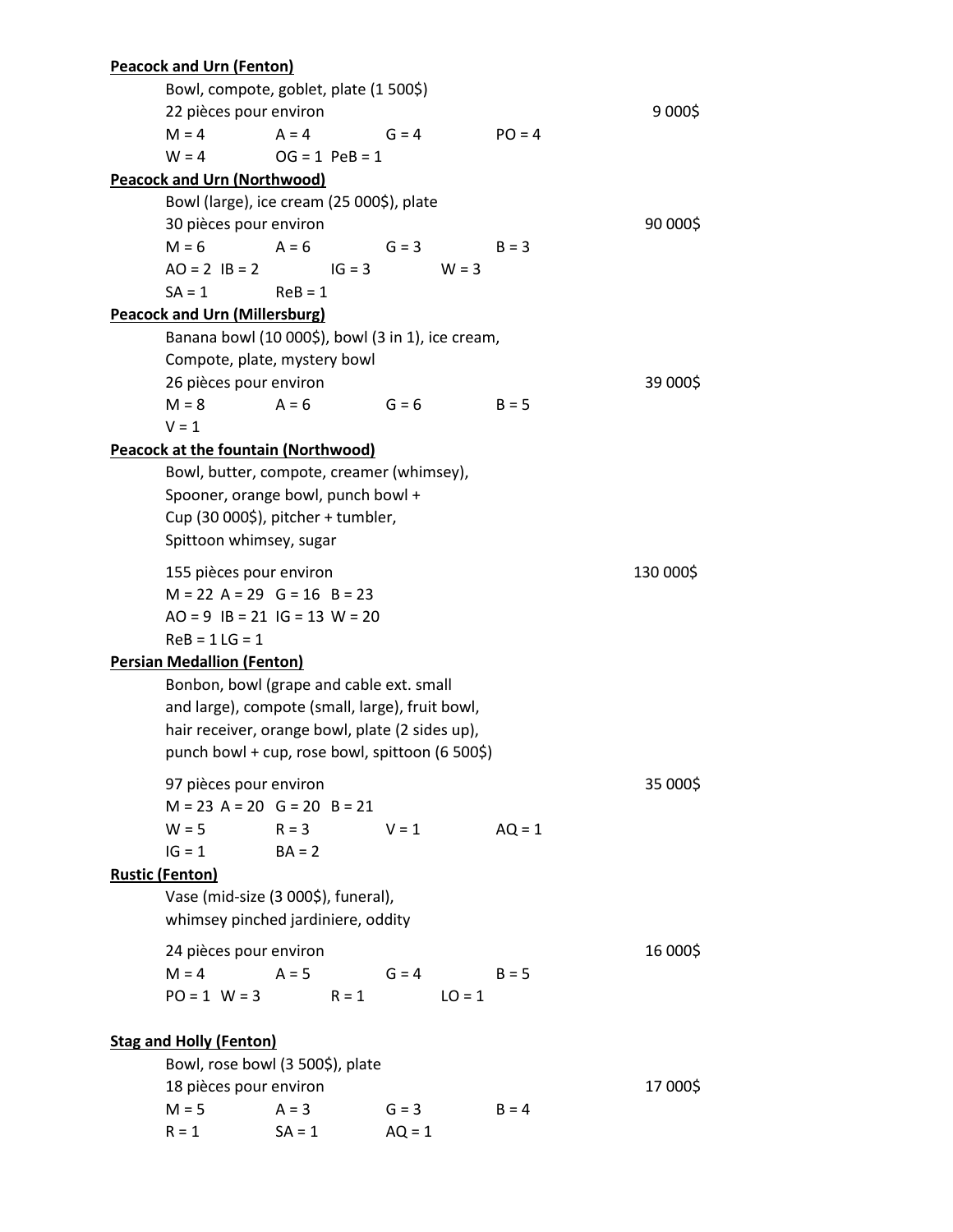## **Strawberry (Northwood)**

Bowl, plate (handgrip, stippled 20 000\$) 21 pièces pour environ entre la commune de la commune de la commune de la commune de la commune de la commune d  $M = 4$   $A = 4$   $G = 4$   $B = 2$  $PO = 2$   $IB = 1$   $IG = 2$   $LG = 1$  $LV = 1$ 

## **Three Fruits (Northwood)**

Bowl (stippled, proof), plate (stippled 10 000\$) 32 pièces pour environ 60 000\$  $M = 4$   $A = 4$   $G = 4$   $B = 3$  $AO = 4$   $IB = 4$   $IG = 4$   $LOG = 1$  $SA = 1$   $IC = 1$   $HO = 1$   $LV = 1$ 

## **Tree Trunk (Northwood)**

| Jardiniere, vase (mid-size, funeral (26 000\$)), J.I.P. |           |          |         |  |  |  |
|---------------------------------------------------------|-----------|----------|---------|--|--|--|
| 34 pièces pour environ                                  | 100 000\$ |          |         |  |  |  |
| $M = 5$ $A = 6$                                         |           | $G = 4$  | $B = 4$ |  |  |  |
| $AO = 2$ $IB = 4$                                       |           | $IG = 4$ | $W = 3$ |  |  |  |
| $SA = 1$                                                |           |          |         |  |  |  |

## **Vintage (Fenton)**

Bonbon, bowl (tricorner), compote, eperge, Fernery, plate, punch bowl + cup, rose bowl, Spittoon (5 000\$), vase 87 pièces pour environ entre la commune de la commune de la commune de 29 000\$  $M = 21$  A = 20 G = 18 B = 18  $AO = 1$   $R = 4$   $V = 2$   $PB = 1$  $PeB = 1$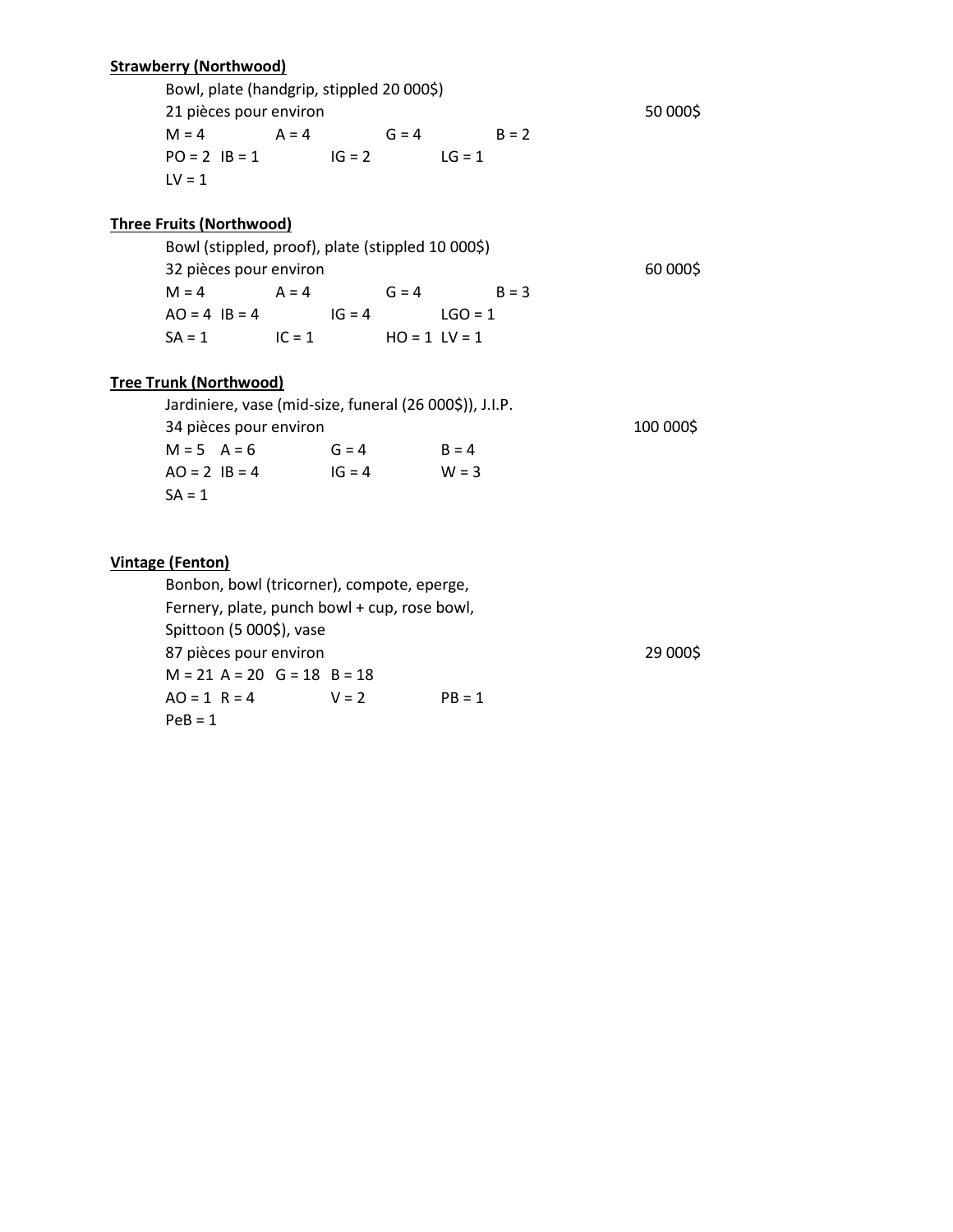## **Comparaison des compagnies avec des pièces de 1 000\$ et plus**

## **Cambridge** 6 motifs 29 pièces pour environ 73 000\$  $M = 10 A = 9$   $G = 10$ Pitcher =  $8$  spittoon =  $4$  punch bowl =  $3$ Milk pitcher =  $3$  compote =  $3$  bonbon =  $2$ Cookie jar =  $2$  near cut =  $2$  butter =  $1$ Chop plate  $= 1$ **U.S. Glass** 6 motifs 15 pièces pour environ 90 000\$  $A = 3$   $G = 3$   $B = 1$   $W = 3$  $HA = 4$   $AQ = 1$ Pitcher =  $5$  rose bowl =  $3$  spittoon =  $2$ Chop plate =  $2$  vase =  $1$  plate =  $1$  tumbler =  $1$ **Imperial** 30 motifs 68 pièces pour environ 200 000\$  $M = 8$   $A = 27$   $G = 7$   $B = 7$  $W = 2$  R = 7 SM = 4 Autres = 6 Plate =  $17$  vase =  $14$  rose bowl = 9 Punch bowl =  $6$  bowl =  $5$  lamp =  $5$  pitcher =  $4$ Spittoon =  $4$  Autres =  $6$ **Dugan** 38 motifs 71 pièces pour environ 250 000\$  $M = 11$  A = 25 G = 3 B = 6  $PO = 12AO = 1$   $IB = 3$   $IG = 2$  $W = 4$   $LV = 2$  Autres = 2 Bowl =  $19$  chop plate =  $13$  pitcher =  $11$ Plate =  $6$  punch bowl =  $5$  vase =  $5$ Compote =  $4$  rose bowl =  $2$  spittoon =  $2$ Autres  $= 4$